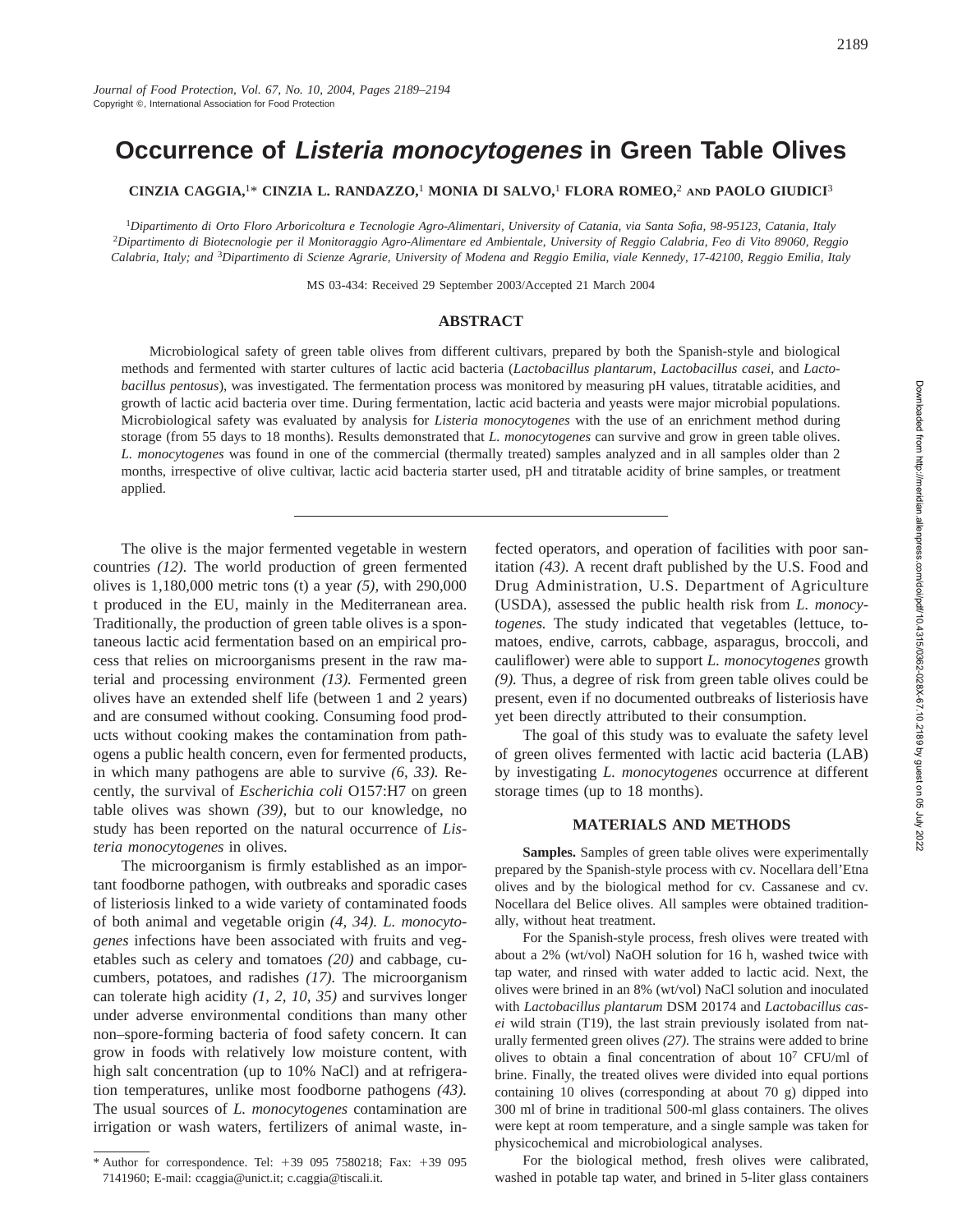with 5% (wt/vol) NaCl sterilized solution that in 2 months was gradually upgraded to 7%. The olive/brine ratio was 1.0 to 1.5:1. After 3 days brining at room temperature, cv. Cassanese olives were inoculated with *L. plantarum* CIP 104442; a trial of cv. Nocellara del Belice olives was inoculated with *L. plantarum* DSM 20205; another trial with *L. plantarum* CIP 104442 and a third trial with a mix of *L. plantarum* DSM 20205 and *Lactobacillus pentosus* DSM 20314 (0.5%  $+$  0.5%, wt/vol) was conducted. The LAB strains were inoculated to obtain a final concentration of  $10^8$ CFU/ml of brine. The samples were kept at room temperature, and pH was periodically measured and corrected by adding lactic acid solution to a final value of about 4.0.

In addition, 10 samples of thermally treated green table olives in cans, made by different producers, were purchased at supermarket and analyzed.

**Physicochemical analyses of raw olives and olive brines during fermentation.** Physicochemical characteristics of fermentation were monitored. Titratable acidity and pH of fermented brines of each trial were determined as described previously *(11).* Chloride concentration was determined by titration with  $AgNO<sub>3</sub>$ and the Mohr method and total acidity by titration with NaOH. Reducing sugars were determined by the Fehling method.

Phenolic compounds were determined spectrophotometrically (on a Perkin Elmer  $\lambda$ 2 spectrophotometer, Perkin Elmer, Wellesley, Mass.) with the use of Folin-Ciocalteu's reagent (Carlo Erba Reagents, Milan, Italy), and absorption of solution was measured at 725 nm. The results were expressed as milligrams per liter of gallic acid.

Polyphenols were extracted from olives following the method reported by Amiot and others *(3, 38)* and analyzed by high-performance liquid chromatography. The chromatographic system comprised a Waters 625 LC system, UV Waters 486 detector, and Nova-Pak C18 reversed-phase column (4  $\mu$ m, 3.9 by 300 mm; Waters, Millford, Mass.). The eluates were detected at 280 nm, the mobile phase was 2% acetic acid in water and methanol, and the flow rate was 0.6 ml/min.

**Microbiological analyses.** The fermentation was monitored by enumeration of different microbial populations onto the following selective media: De Man Rogosa and Sharpe (CM359, Oxoid, Basingstoke, UK) with cycloheximide (Sigma, St. Louis, Mo.) at a final concentration of  $0.05\%$  and incubated at  $32^{\circ}$ C for 4 days in anaerobic conditions (LAB count); plate count agar (CM325, Oxoid) incubated at  $32^{\circ}$ C for 48 h (mesophilic viable count); and Sabouraud dextrose agar (CM41, Oxoid), with added chloramphenicol incubated at  $25^{\circ}$ C for 48 h (mold and yeast count). The analyses were done in triplicate, and the plates were subjected to microbiological enumeration (CFU per milliliter).

**Isolation of** *Listeria* **spp.** A total of 69 samples (34 biological, 25 Spanish style, and 10 thermally treated) were analyzed for *Listeria* spp. presence at different times during storage. Research was done from the 56th storage day until the 18th month of storage. The samples were analyzed according to the USDA method *(25).* Brine (25 ml) was added with 225 ml of *Listeria* enrichment broth base (CM863, Oxoid) previously sterilized with added supplement (SR141E, Oxoid). The sample was blended in a Stomacher (BagMixer, Interscience, Saint Nom La Breteche, France) for 2 min, and the bag was closed and incubated at 30°C. After 4, 24, and 48 h and 7 days, 0.1-ml aliquots (or 10  $\mu$ l for more highly contaminated samples) were selected from primary enrichment cultures and used for plate enumeration in *Listeria* selective agar base (CM856, Oxoid) with previously added supplement (SR140E, Oxoid) and incubated at 37°C for 24 h. Black

colonies on selective agar base plates were considered presumptive *Listeria* colonies.

**Identification of** *Listeria* **spp.** From the selective agar base, 150 colonies were recovered and streaked on tryptic soy agar medium (CM129, Oxoid) containing 0.6% yeast extract (L21, Oxoid) and 1.7% bacteriological agar. The plates were incubated at  $37^{\circ}$ C for 24 h. Presumptive *Listeria* isolates were confirmed and identified at the genus level on the basis of Gram stain catalase reaction, as described previously *(36, 37).* Among the 150 strains studied, 115 showed typical nonpigmented colonies (1 to 2 mm diameter) with a characteristic caramel or sour buttery smell that were gram positive, short, rod shaped, and catalase positive. In order to identify the isolates, the presumptive *Listeria* were tested for sugar fermentation *(15),* tumbling motility *(18),* hemolytic reaction *(37),* and growth at different salt concentrations (up to a final concentration of 20%). The sugar utilization test was carried in purple broth base (peptone, 10 g/liter; NaCl, 5 g/liter; phenol red, 4 mg/liter) at pH 7.6. Sugars (D-glucose, D-mannitol, L-rhamnose, D-xylose) were filter sterilized and added to the broth to give a final concentration of 1% (wt/vol). Tubes were incubated at 37°C for 48 h, and gas formation and acidification were recorded. The tumbling motility was detected microscopically on microbial suspensions of strains 24 h old after growth in brain heart infusion broth (CM225, Oxoid) with 0.5% bacteriological agar. Motility at  $25^{\circ}$ C and the loss of motility at  $37^{\circ}$ C was considered a distinctive response *(19).* In order to distinguish between *L. monocytogenes, Listeria seeligeri,* and *Listeria ivanovii* and *Listeria innocua, Listeria welshimeri,* and *Listeria grayi,* all cultures were grown on tryptic soy agar layered with about 5 ml of blood agar base (CM55, Oxoid) plus 5% sheep blood (SR0051, Oxoid). The plates were incubated at  $37^{\circ}$ C for 24 h, and the hemolytic reaction was identified. The presumptive *Listeria* isolates also were tested for the ability to grow in nutrient agar (1810, Biolife) supplemented with different NaCl concentrations (8, 10, 12, 15, 28, and 20%). The plates were incubated at  $37^{\circ}$ C for 48 h. The isolates showing  $\beta$ -hemolytic reaction, motility at 37 but not  $25^{\circ}$ C, and production of acid from glucose was identified by the API *Listeria* identification kit (BioMérieux, Marcy-l'Etoile, France) according to the manufacturer's instructions.

**Enumeration of** *L. monocytogenes* **by the most probable number method.** The enumeration of *L. monocytogenes* was carried out by the procedure cited in Italian legislation *(14).* The most-probable-number (MPN) three-tube test procedure was followed. Brine was diluted in Ringer solution, and the dilution was transferred to enrichment broth with supplement (SR 141E, Oxoid). Tubes were incubated for 48 h at  $37^{\circ}$ C. After 24 h, 10 µl of suspension from each tube was transferred into a plate of selective agar base incubated at 37°C for 24 h.

The MPN count was determined with the MPN values showed in Table 1 *(9).* Tubes were considered positive for growth on the selective medium if colonies showed appropriate gram and catalase reactions,  $\beta$ -hemolytic reaction, and motility at 25 but not  $37^{\circ}$ C.

#### **RESULTS AND DISCUSSION**

**Fermentation process assessment.** Table 2 shows the physicochemical characteristics of raw olives and pH, titratable acidity, and percent NaCl values determined in brine samples during the fermentation.

The LAB counts showed a constant trend, reaching the highest value on the 60th day of fermentation for cv. Nocellara dell'Etna and cv. Cassanese (Figs. 1 and 2) and on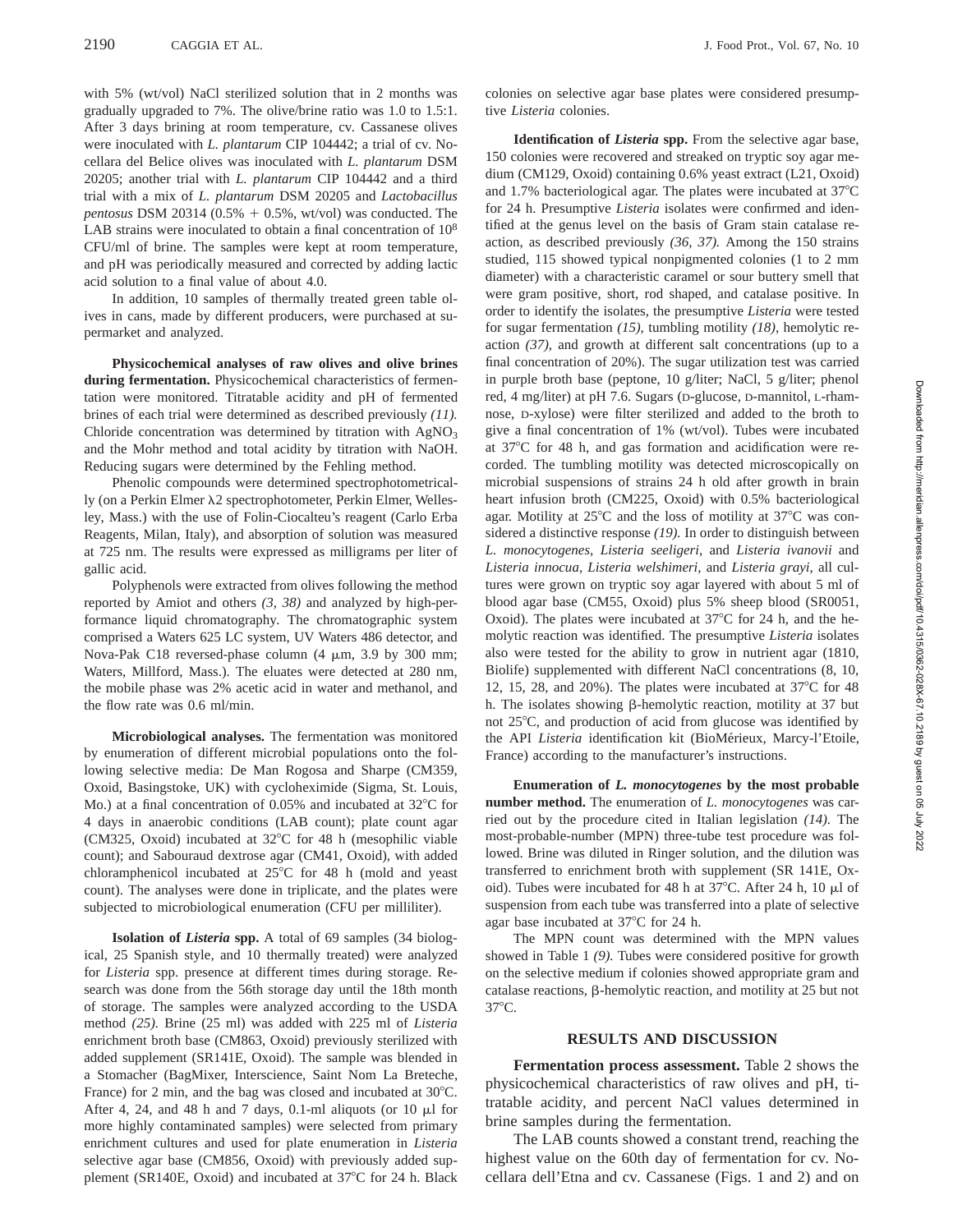| No. of positive tubes |                | <b>CI</b><br><b>MPN</b> |           | No. of positive tubes |      |                | <b>MPN</b>     | CI             |           |     |       |
|-----------------------|----------------|-------------------------|-----------|-----------------------|------|----------------|----------------|----------------|-----------|-----|-------|
| 0.10                  | 0.01           | 0.001                   | (cells/g) | Low                   | High | 0.10           | 0.01           | 0.001          | (cells/g) | Low | High  |
| $\overline{0}$        | $\theta$       | $\overline{0}$          | < 3.0     |                       | 9.5  | $\mathfrak{2}$ | $\overline{c}$ | $\overline{0}$ | 21        | 4.5 | 42    |
| $\theta$              | $\overline{0}$ | 1                       | 3.0       | 0.15                  | 9.6  | 2              | 2              |                | 28        | 8.7 | 94    |
| $\Omega$              | 1              | $\overline{0}$          | 3.0       | 0.15                  | 11   | $\overline{2}$ | 2              | 2              | 35        | 8.7 | 94    |
| 0                     | 1              | 1                       | 6.1       | 1.2                   | 18   | $\mathfrak{2}$ | 3              | $\theta$       | 29        | 8.7 | 94    |
| 0                     | $\overline{c}$ | $\overline{0}$          | 6.2       | 1.2                   | 18   | 2              | 3              |                | 36        | 8.7 | 94    |
| 0                     | 3              | $\overline{0}$          | 9.4       | 3.6                   | 38   | 3              | $\overline{0}$ | $\theta$       | 23        | 4.6 | 94    |
|                       | $\mathbf{0}$   | $\overline{0}$          | 3.6       | 0.17                  | 18   | 3              | $\Omega$       |                | 38        | 8.7 | 110   |
|                       | $\overline{0}$ |                         | 7.2       | 1.3                   | 18   | 3              | $\Omega$       | $\overline{2}$ | 64        | 17  | 180   |
|                       | $\overline{0}$ | $\overline{2}$          | 11        | 3.6                   | 38   | 3              |                | $\Omega$       | 43        | 9   | 180   |
|                       |                | $\overline{0}$          | 7.4       | 1.3                   | 20   | 3              |                |                | 75        | 17  | 200   |
|                       |                |                         | 11        | 3.6                   | 38   | 3              |                | 2              | 120       | 37  | 420   |
|                       | 2              | $\overline{0}$          | 11        | 3.6                   | 42   | 3              |                | 3              | 160       | 40  | 420   |
|                       | 2              | 1                       | 15        | 4.5                   | 42   | 3              | 2              | $\overline{0}$ | 93        | 18  | 420   |
|                       | 3              | $\overline{0}$          | 16        | 4.5                   | 42   | 3              | 2              |                | 150       | 37  | 420   |
| 2                     | $\mathbf{0}$   | $\overline{0}$          | 9.2       | 1.4                   | 38   | 3              | $\overline{c}$ | 2              | 210       | 40  | 430   |
| $\overline{2}$        | $\overline{0}$ | 1                       | 14        | 3.6                   | 42   | 3              | 2              | 3              | 290       | 90  | 1,000 |
| $\overline{c}$        | $\overline{0}$ | $\mathfrak{2}$          | 20        | 4.5                   | 42   | 3              | 3              | $\theta$       | 240       | 42  | 1,000 |
| $\overline{c}$        |                | $\overline{0}$          | 15        | 3.7                   | 42   | 3              | 3              |                | 460       | 90  | 2,000 |
| $\overline{c}$        |                |                         | 20        | 4.5                   | 42   | 3              | 3              | $\mathfrak{2}$ | 1,100     | 180 | 4,100 |
| $\overline{2}$        |                | 2                       | 27        | 8.7                   | 94   | 3              | 3              | 3              | >1,100    | 420 |       |

TABLE 1. *The MPN counts and 95% confidence intervals (CIs) for three tubes, each with 0.10, 0.01, and 0.001 g inocula (appendix table 11 (9))*

the 45th day for cv. Nocellara del Belice (Fig. 3). These results are evidence of the success of the fermentation processes. The lower LAB value, together with higher mesophilic viable count and yeast values in cv. Nocellara dell'Etna olives, could be a result of the brine composition, high pH, alkali treatment, higher salt concentration, and higher polyphenol content of this cultivar (Table 2), restrictive for LAB growth *(26, 29–31).* The mesophilic viable count values in olives fermented by the biological method

were generally lower (Figs. 2 and 3) for all periods, probably because of adjustments in pH by adding lactic acid (Table 2). The high number of yeast and LAB during fermentation is in agreement with results reported in the literature *(24, 32, 39).*

**Occurrence of** *L. monocytogenes* **in green table olives.** The genus *Listeria* comprises six species: *L. monocytogenes, L. innocua, L. ivanovii, L. welshimeri, L. seeli-*

TABLE 2. *Physicochemical characteristics of raw olives and brine samples*

|                      |                            | Physicochemical characteristics<br>of raw olives                           |                                            | Physicochemical characteristics of brine during<br>fermentation at time that L. monocytogenes was found |                                              |      |                                                                  |                     |  |  |
|----------------------|----------------------------|----------------------------------------------------------------------------|--------------------------------------------|---------------------------------------------------------------------------------------------------------|----------------------------------------------|------|------------------------------------------------------------------|---------------------|--|--|
| Olive cultivar       | Reducing<br>sugars<br>(% ) | Titratable acidity<br>(g of lactic<br>$\alpha$ id/100 g<br>of fruit flesh) | Polyphenol<br>content (ppm<br>gallic acid) | <b>Brining</b><br>period                                                                                | <b>Starter</b>                               | pH   | Titratable acidity<br>(g of lactic<br>$acid/100$ ml<br>of brine) | <b>NaCl</b><br>(% ) |  |  |
| Spanish style        |                            |                                                                            |                                            |                                                                                                         |                                              |      |                                                                  |                     |  |  |
| Nocellara dell'Etna  | 3.29                       | 0.920                                                                      | 7,266                                      | 55 days                                                                                                 | L. plantarum DSM 20174<br>$+ L. \; casei$ T9 | 4.18 | 0.282                                                            | 6.2                 |  |  |
|                      |                            |                                                                            |                                            | 63 days                                                                                                 |                                              | 4.21 | 0.326                                                            | 7.5                 |  |  |
|                      |                            |                                                                            |                                            | 70 days                                                                                                 |                                              | 4.23 | 0.333                                                            | 7.2                 |  |  |
|                      |                            |                                                                            |                                            | $2.5 \text{ mo}$                                                                                        |                                              | 4.28 | 0.334                                                            | 7.0                 |  |  |
|                      |                            |                                                                            |                                            | $3 \text{ mo}$                                                                                          |                                              | 4.44 | 0.357                                                            | 7.0                 |  |  |
| Biological method    |                            |                                                                            |                                            |                                                                                                         |                                              |      |                                                                  |                     |  |  |
| Cassanese            | 2.96                       | 0.606                                                                      | 6,187                                      | $5 \text{ mo}$                                                                                          | L. plantarum CIP 104442                      | 3.76 | 0.450                                                            | 6.88                |  |  |
|                      |                            |                                                                            |                                            |                                                                                                         | No starter                                   | 3.97 | 0.423                                                            | 6.74                |  |  |
| Nocellara del Belice | 3.00                       | 0.374                                                                      | 6,183                                      | $17 \text{ mo}$                                                                                         | L. plantarum DSM 2020                        | 3.95 | 0.342                                                            | 6.88                |  |  |
|                      |                            |                                                                            |                                            |                                                                                                         | L. plantarum $+$ L. pentosus                 | 4.34 | 0.207                                                            | 6.87                |  |  |
|                      |                            |                                                                            |                                            | $18 \text{ mo}$                                                                                         | L. plantarum CIP 104442                      | 5.75 | 0.126                                                            | 6.85                |  |  |
|                      |                            |                                                                            |                                            |                                                                                                         | No starter                                   | 4.07 | 0.297                                                            | 7.00                |  |  |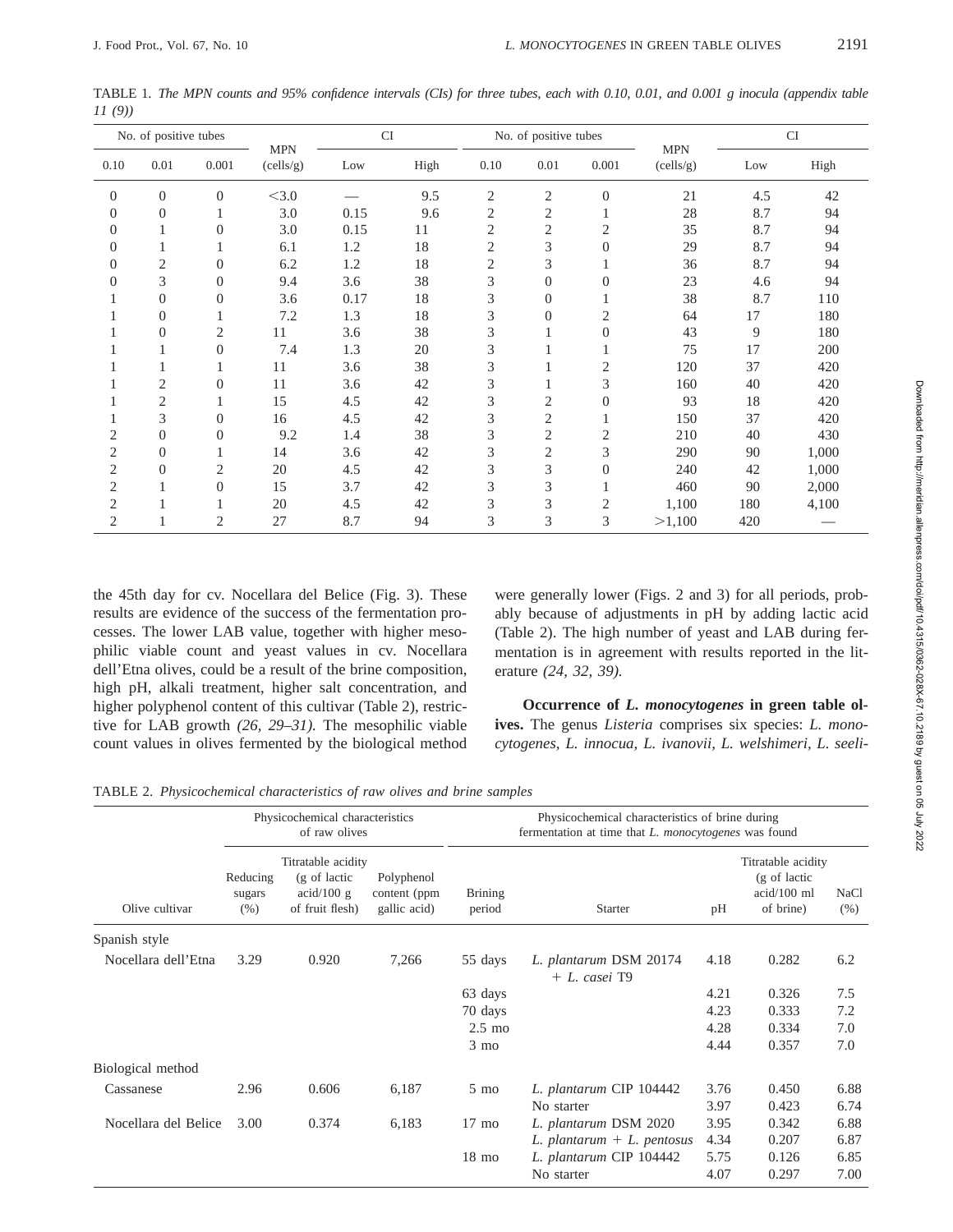2192 CAGGIA ET AL. J. Food Prot., Vol. 67, No. 10



FIGURE 1. *Enumeration of microbial groups during fermentation in green table olives (cv. Nocellara dell'Etna) obtained by Spanish-style method. The values are reported as mean value for the three replicate experiments. (LAB, lactic acid bacteria; MCV, mesophilic viable count).*

*geri,* and *L. grayi (28).* Only *L. monocytogenes* is considered pathogenic to humans, although the presence of any *Listeria* species in food can be an indicator of poor hygiene. Results of the isolation and identification of presumptive *Listeria* at different storage times from different kinds of green table olives are reported in Table 3. *L. monocytogenes* was isolated from samples belonging to the three cultivars and fermented with different LAB starters. *L. monocytogenes* was isolated from all samples older than 2 months and from 1 of 10 thermally treated samples.

All presumptive *Listeria* strains isolated from table olives at 5, 17, and 18 months of storage were identified as *L. monocytogenes.* From cv. Cassanese and cv. Nocellara

*<sup>a</sup>* All from the same sample.



FIGURE 2. *Enumeration of microbial groups during fermentation in green table olives (cv. Cassanese) obtained by biological method. The values are reported as mean value for the three replicate experiments. (LAB, lactic acid bacteria; MCV, mesophilic viable count).*

del Belice samples, 34 presumptive *Listeria* were isolated, and 12 of them, chosen randomly, were identified as *L. monocytogenes.* Among the 14 presumptive colonies isolated from cv. Nocellara dell'Etna samples at 55 and 63 days of storage, 3 were chosen randomly and subjected to further tests. Two isolates did not correspond to any *Listeria* species, whereas one was identified as *L. innocua.* Among the seven presumptive *Listeria* isolates from cv. Nocellara dell'Etna at 70 days of storage, three strains were identified as *L. monocytogenes;* one was identified as *L. innocua,* and the remaining were not *Listeria* species.

TABLE 3. *Occurrence of* Listeria monocytogenes *in green table olives*

|                         |                      |                  |                                              | No. of presumptive <i>Listeria</i> strains |                |                                   |  |
|-------------------------|----------------------|------------------|----------------------------------------------|--------------------------------------------|----------------|-----------------------------------|--|
| No. of samples analyzed | Olive cultivar       | Storage<br>time  | <b>Starter</b>                               | Isolated                                   | Identified     | Identified as L.<br>monocytogenes |  |
| Spanish style           |                      |                  |                                              |                                            |                |                                   |  |
| 5                       | Nocellara dell'Etna  | 55 days          | L. plantarum DSM 20174<br>$+ L. \; casei$ T9 | 4                                          | 2              | None                              |  |
| 5                       | Nocellara dell'Etna  | 63 days          | L. plantarum DSM 20174<br>$+ L$ casei T9     | 10                                         |                | None                              |  |
| 5                       | Nocellara dell'Etna  | 70 days          | L. plantarum DSM 20174<br>$+ L. \; casei$ T9 | 27                                         | 7              | 3                                 |  |
| 5                       | Nocellara dell'Etna  | $2.5 \text{ mo}$ | L. plantarum DSM 20174<br>$+ L. \; casei$ T9 | 18                                         | 6              | 5                                 |  |
| 5                       | Nocellara dell'Etna  | $3 \text{ mo}$   | L. plantarum DSM 20174<br>$+ L. \; casei$ T9 | 19                                         | 4              | $\overline{2}$                    |  |
| Biological method       |                      |                  |                                              |                                            |                |                                   |  |
| 6                       | Cassanese            | $5 \text{ mo}$   | L. plantarum CIP 104442                      | 6                                          | 2              | 2                                 |  |
| $\overline{c}$          | Cassanese            | $5 \text{ mo}$   | No starter                                   | 2                                          | $\overline{2}$ | 2                                 |  |
| 8                       | Nocellara del Belice | $17 \text{ mo}$  | L. plantarum DSM 20205                       | 8                                          | $\overline{c}$ | $\overline{c}$                    |  |
| 5                       | Nocellara del Belice | $18 \text{ mo}$  | $L.$ plantarum + $L.$ pentosus               | 5                                          | 3              | 3                                 |  |
| 6                       | Nocellara del Belice | $18 \text{ mo}$  | L. plantarum CIP 104442                      | 6                                          | 2              | 2                                 |  |
| 7                       | Nocellara del Belice | $18 \text{ mo}$  | No starter                                   | 7                                          |                |                                   |  |
| Commercial samples      |                      |                  |                                              |                                            |                |                                   |  |
| 10                      |                      |                  |                                              | 12 <sup>a</sup>                            | 4              | 4                                 |  |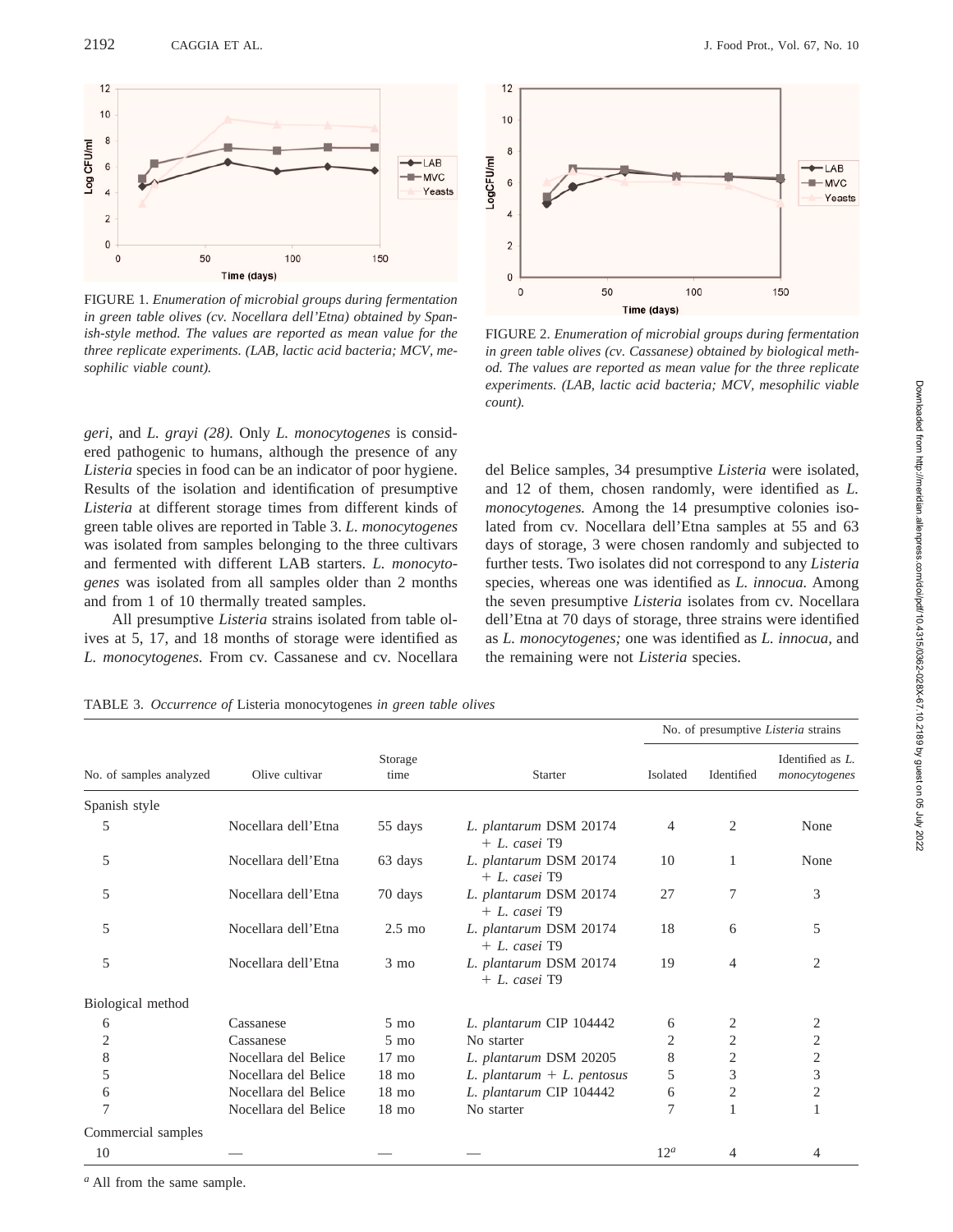

FIGURE 3. *Enumeration of microbial groups during fermentation in green table olives (cv. Nocellara del Belice) obtained by biological method. The values are reported as mean value for the three replicate experiments. (LAB, lactic acid bacteria; MCV, mesophilic viable count).*

The highest number of *L. monocytogenes* strains was isolated from 2.5-month-old cv. Nocellara dell'Etna. From this sample, 18 presumptive colonies were obtained and 6 were studied; 5 were *L. monocytogenes* and 1 was not identified. From the same olive samples after 3 months, among the 19 presumptive *Listeria,* 2 were identified as *L. monocytogenes* and 2 isolates were not identified. Among the 10 commercial thermally treated samples, only one showed typical presumptive *Listeria* colonies in selective agar plate. Twelve presumptive colonies were purified and four were selected and identified as *L. monocytogenes.*

**Enumeration of** *L. monocytogenes***.** Results, obtained from cv. Nocellara dell'Etna at 7 months of storage through the MPN method, averaged 93 cells per ml up to  $>1,000$ cells per ml (Table 4). The thermally treated sample had  $MPN < 3$  cells per ml.

Even though *L. monocytogenes* is a microorganism of public health concern, the minimum infective dose has not been established reliably. Published information on the number of *L. monocytogenes* in foods during outbreaks indicates that levels between  $10^{3}/g$  and  $10^{4}$  per gram or milliliter are responsible for illness *(7, 23).* Recently, the International Commission on Microbiological Specifications for Food (ICMSF) has proposed a preventive scheme for managing microbial risk in foods, introducing the concept of the Food Safety Objective *(44)* that, regarding *L. monocytogenes* in ready-to-eat food, has been proposed by Szabo et al. *(40)* as all measures able to control the pathogen number lower than 100 CFU per gram or milliliter of product at consuming time.

Traditionally, researchers, regulators, and quality assurance specialists have been interested in determining the presence or absence of *Listeria* and *L. monocytogenes* in food products *(8, 16, 42).* However in recent years in many countries, zero tolerance already has been replaced by the natural occurrence tolerance; for this reason, the quantitative recovery and enumeration of *L. monocytogenes* has

TABLE 4. *Enumeration by the MPN method of* Listeria monocytogenes *in green olive brine after 7 months of storage*

|                     |        | 95% confidence limit |      |  |
|---------------------|--------|----------------------|------|--|
| Sample analyzed     | MPN/ml | Low                  | High |  |
| Nocellara dell'Etna | >1,000 | 420                  |      |  |
| Nocellara dell'Etna | 150    | 37                   | 420  |  |
| Nocellara dell'Etna | 93     | 18                   | 420  |  |
| Commercial sample   | <3     |                      | 9.5  |  |

become of more and more interest. The MPN procedure is suggested by the U.S. Food and Drug Administration *(41),* and it traditionally has been used for determining this bacterium in food highly contaminated with other organisms, especially when a low number of *Listeria* are present (MPN  $\leq$  10 cells per g) *(8)*. However, there is no specific MPN technique available. The Italian legislation *(14)* suggests the MPN technique for food products intended to be consumed after cooking (except milk and dairy products).

In this study, we assayed the occurrence of *L. monocytogenes* in green table olives, demonstrating that the product can support *Listeria* survival, despite its low pH, low  $a_w$ , and high salt concentration, and that sufficient heat treatment must be applied to achieve a reduction in the *L. monocytogenes* count. Unfortunately, there is no international agreement on acceptable levels of *L. monocytogenes* in foods, and for risk assessment, several authors have pointed out that an increase of 2 log units constitutes a risk, even if, under normal conditions, the concentration in the raw food is very low. According to ICMSF *(22),* for people who do not have increased susceptibility, the presence of fewer than 100 CFU/g of *L. monocytogenes* does not constitute a risk. This criterion  $\left(\langle 100 \text{ CFU/g} \right)$  is considered more scientifically supportable and practical than zero tolerance *(21).*

The observations made in this work recommend the application of an appropriate heat treatment in order to guarantee the safety of such a popular food product. Furthermore, industry and regulatory agencies should identify process control and process verification systems to prevent recontamination of green table olives.

## **ACKNOWLEDGMENT**

This work was supported by the Italian government (MIUR) through project no. 2002078159-005 (2002).

#### **REFERENCES**

- 1. Ahamad, N., and E. H. Marth. 1989. Behavior of *Listeria monocytogenes* at 7, 13, 21 and 35  $^{\circ}$ C in tryptose broth acidified with acetic, citric, or lactic acid. *J. Food Prot.* 52:688–695.
- 2. Ahamad, N., and E. H. Marth. 1990. Acid-injury of *Listeria monocytogenes. J. Food Prot.* 53:26–29.
- 3. Amiot, M. J., A. Fleuriette, and J. J. Macheix. 1986. Importance and evolution of phenolic compounds in olive during growth and maturation. *J. Agric. Food Chem.* 3:823–826.
- 4. Anonymous. 1995. Microbiology of food and animal stuffs. Horizontal method for the detection and enumeration of *L. monocytogenes.* Draft International Standard ISO/DIS 11290. ISO, Switzerland.